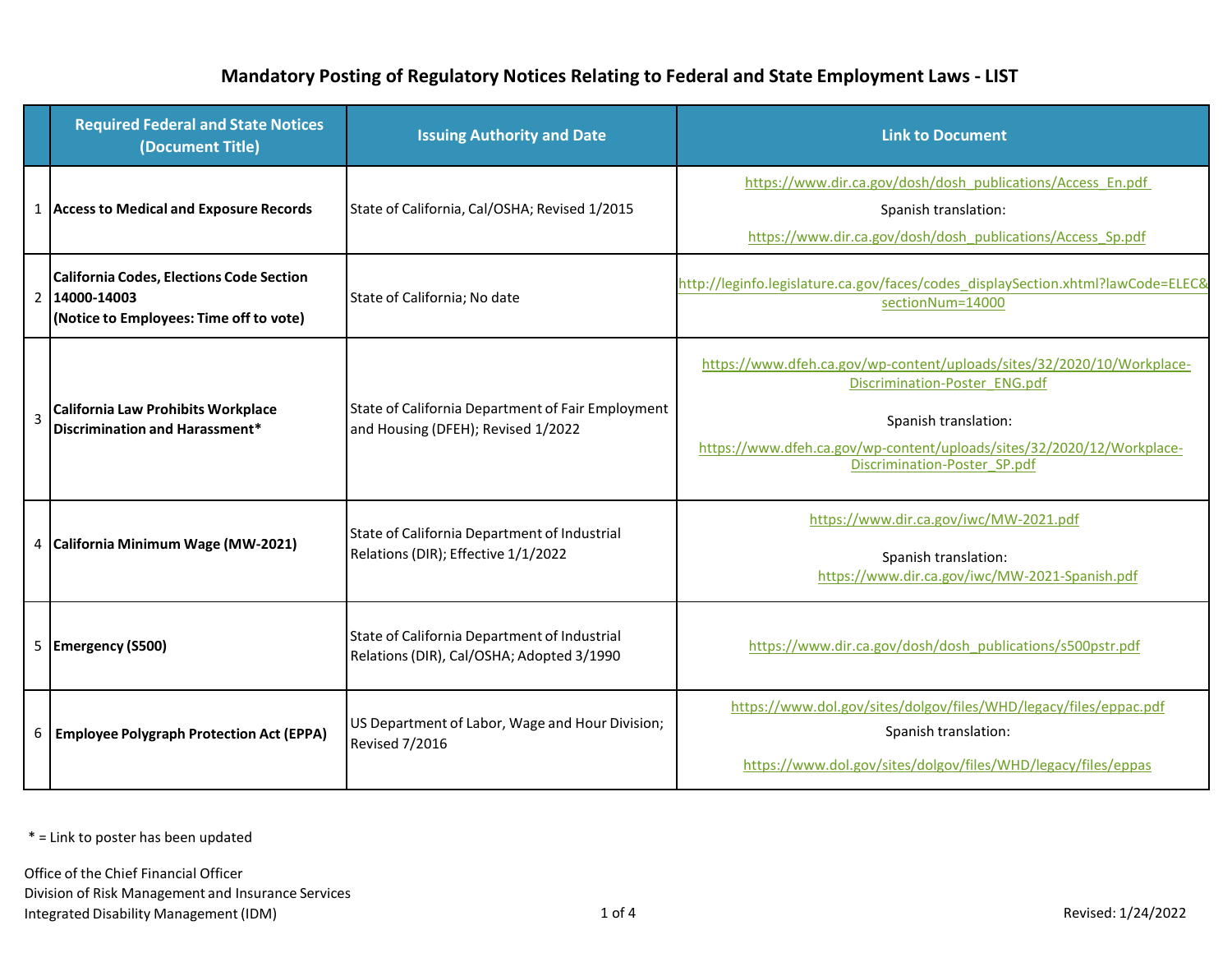|                | <b>Required Federal and State Notices</b><br>(Document Title)                                                 | <b>Issuing Authority and Date</b>                                                                                                   | <b>Link to Document</b>                                                                                                                                                                                                                                                                                                                                                                                                              |
|----------------|---------------------------------------------------------------------------------------------------------------|-------------------------------------------------------------------------------------------------------------------------------------|--------------------------------------------------------------------------------------------------------------------------------------------------------------------------------------------------------------------------------------------------------------------------------------------------------------------------------------------------------------------------------------------------------------------------------------|
| $\overline{7}$ | <b>Employee Rights and Responsibilities Under</b><br>the Family and Medical Leave Act                         | US Department of Labor, Wage and Hour Division;<br><b>Revised 4/2016</b>                                                            | https://www.dol.gov/sites/dolgov/files/WHD/legacy/files/fmlaen.pdf<br>Spanish translation:<br>https://www.dol.gov/sites/dolgov/files/WHD/legacy/files/fmlasp.pdf                                                                                                                                                                                                                                                                     |
| 8              | <b>Employee Rights Under the Fair Labor</b><br><b>Standards Act</b>                                           | US Department of Labor, Wage and Hour Division;<br><b>Revised 7/2016</b>                                                            | https://www.dol.gov/sites/dolgov/files/WHD/legacy/files/minwageP.pdf                                                                                                                                                                                                                                                                                                                                                                 |
|                | Equal Employment Opportunity is the Law &<br><b>EEO</b> is the Law Supplement                                 | US Department of Labor, Equal Employment<br>Opportunity Commission (EEOC); Revised 11/2009<br>Required Supplement Revised: 9/2015   | https://www.dol.gov/sites/dolgov/files/ofccp/regs/compliance/posters/pd<br>f/eeopost.pdf<br>https://www.dol.gov/ofccp/regs/compliance/posters/pdf/OFCCP EEO Sup<br>plement Final JRF QA 508c.pdf<br>Spanish translation:<br>https://www.dol.gov/sites/dolgov/files/ofccp/regs/compliance/posters/pdf/eeosp.pdf<br>https://www.dol.gov/sites/dolgov/files/ofccp/regs/compliance/posters/pdf/OFCC<br>P EEO Supplement SP JRFQA508c.pdf |
|                | <b>Family Care and Medical Leave (CFRA Leave)</b><br>10 and Pregnancy Disability Leave (Replaces<br>Notice B) | State of California Department of Fair Employment<br>and Housing (DFEH); Revised 1/2022                                             | https://www.dfeh.ca.gov/wp-content/uploads/sites/32/2020/12/CFRA-and-<br>Pregnancy-Leave ENG.pdf<br>Spanish translation:<br>https://www.dfeh.ca.gov/wp-content/uploads/sites/32/2021/01/CFRA-and-<br>Pregnancy-Leave SP.pdf                                                                                                                                                                                                          |
|                | <b>Healthy Workplaces/Healthy Families Act of</b><br>11 2014 – Paid Sick Leave                                | State of California Department of Industrial<br>Relations (DIR); Division of Labor Standards<br>Enforcement (DLSE); Adopted 11/2014 | https://www.dir.ca.gov/DLSE/Publications/Paid Sick Days Poster Template %281<br>1 2014%29.pdf                                                                                                                                                                                                                                                                                                                                        |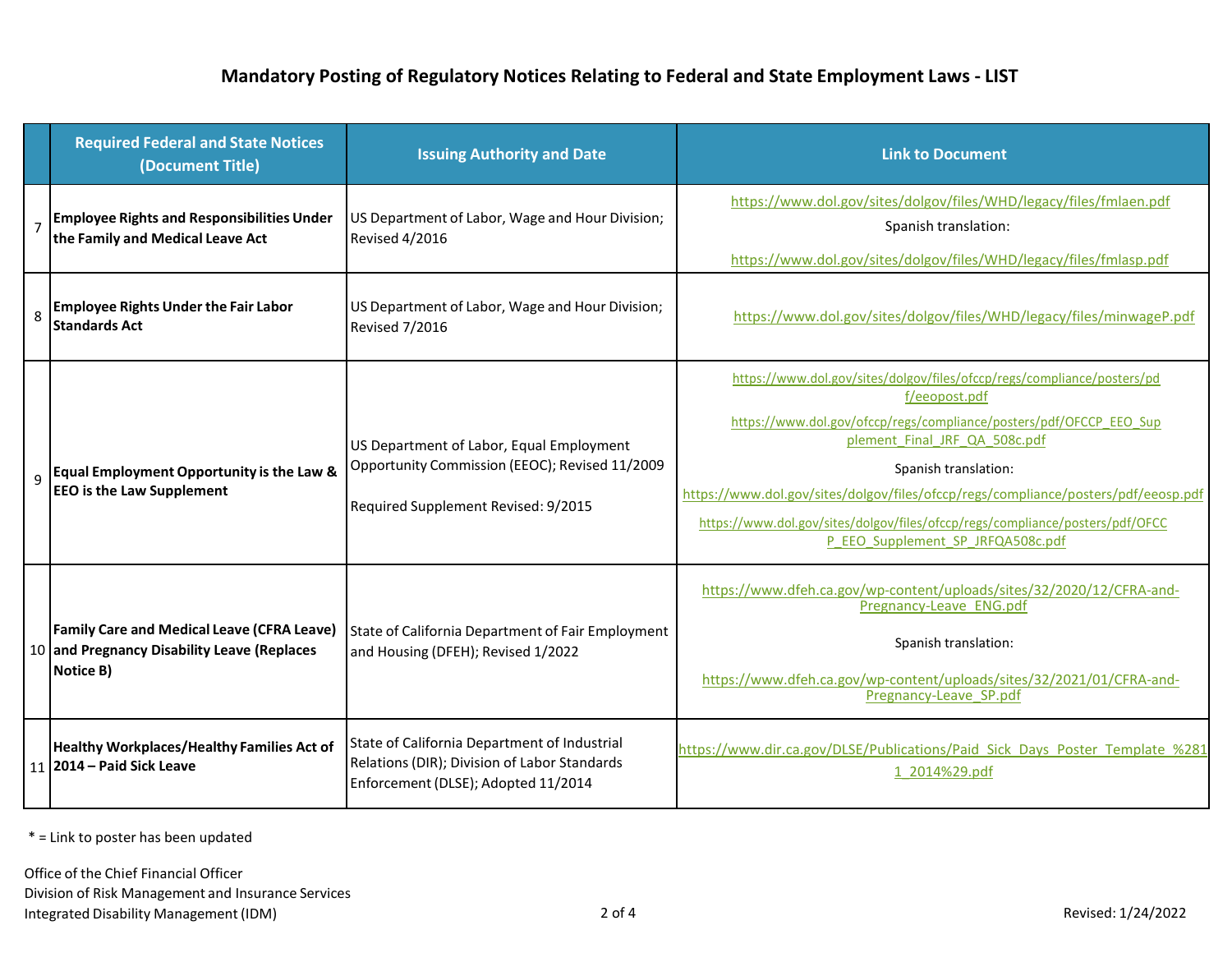|    | <b>Required Federal and State Notices</b><br>(Document Title)        | <b>Issuing Authority and Date</b>                                                                                      | <b>Link to Document</b>                                                                                                                                    |
|----|----------------------------------------------------------------------|------------------------------------------------------------------------------------------------------------------------|------------------------------------------------------------------------------------------------------------------------------------------------------------|
|    | 12 Industrial Wage Order No. 4                                       | State of California Department of Industrial<br>Relations (DIR); Industrial Wage Commission;<br><b>Revised 11/2020</b> | https://www.dir.ca.gov/IWC/IWCArticle04.pdf<br>Spanish translation:<br>https://www.dir.ca.gov/IWC/IWCArticle4-Spanish.pdf                                  |
| 13 | <b>Notice to Employees</b>                                           | State of California, Employment Development<br>Department; Revised 12/2020                                             | https://www.edd.ca.gov/pdf pub ctr/de1857a.pdf<br>Spanish translation:<br>https://www.edd.ca.gov/pdf_pub_ctr/de1857as.pdf                                  |
| 14 | <b>Notice to Employees Unemployment</b><br><b>Insurance Benefits</b> | State of California Employment Development<br>Department (EDD); Revised 7/2018                                         | http://www.edd.ca.gov/pdf pub ctr/de1857d.pdf<br>Spanish translation:<br>http://www.edd.ca.gov/pdf pub ctr/de1857ds.pdf                                    |
| 15 | <b>Notice to Employees - Injuries Caused By</b><br>Work (DWC 7)      | State of California, Department of Industrial<br>Relations, Division of Workers' Compensation<br>(Effective 1/1/2016)  | English and Spanish translation:<br>https://www.dir.ca.gov/dwc/NoticePoster.pdf                                                                            |
| 16 | <b>Operating Rules for Industrial Trucks</b>                         | State of California Department of Industrial<br>Relations, Cal/OSHA; Revised 11/2018                                   | https://www.dir.ca.gov/dosh/dosh_publications/IndTrucks_Eng.pdf<br>Spanish translation:<br>https://www.dir.ca.gov/dosh/dosh_publications/IndTrucks_Spa.pdf |
| 17 | <b>Payday Notice</b>                                                 | State of California Department of Industrial<br>Relations, Division of Labor Standards<br>Enforcement; Revised 6/2002  | http://www.dir.ca.gov/dlse/paydaynotice.pdf                                                                                                                |